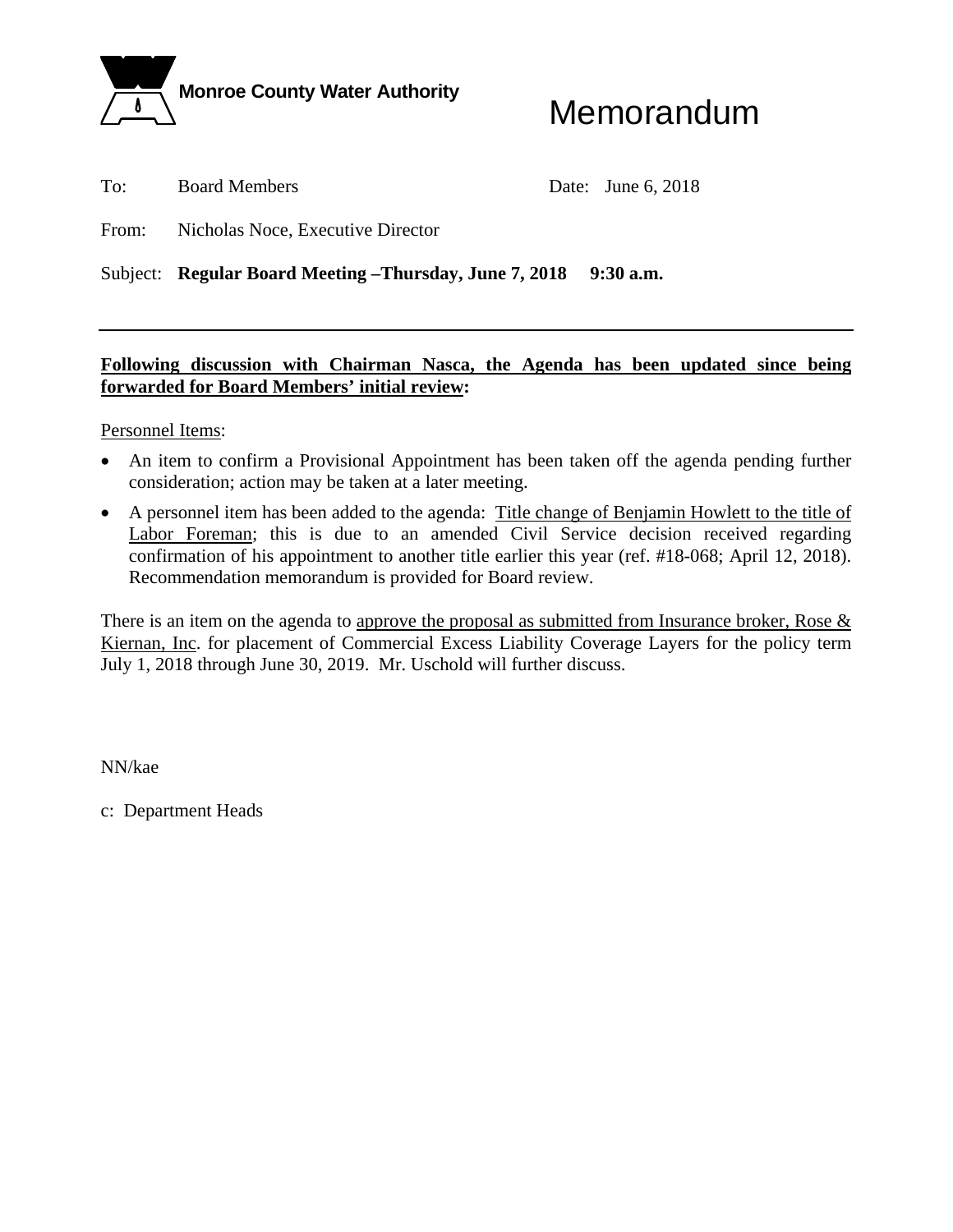

To: Board Members Date: June 1, 2018

From: Nicholas Noce, Executive Director

### Subject: **Regular Board Meeting – Thursday, June 7, 2018** 9:30 a.m.  **at 475 Norris Drive – Board Room**

#### **Agenda Items:**

- 1. The Authority's Compensation Committee met on May 29, 2018 and with their consideration and recommendation there are resolutions on the agenda for the following:
	- Approve MCWA's Compensation Philosophy, as revised.
	- Authorize entering into an agreement with the Burke Group to serve as MCWA's Compensation Consultant on an as-needed basis, for a five-year term, at the hourly rates as proposed.
	- Forwarding of staff recommendation to fill the vacant Director of Production position.
- 2. Personnel Items:

There are resolutions on this agenda to confirm the following three (3) new hire appointments. Recommendation memorandums for these appointments and their applications are enclosed for Board review:

- Appointment of Phillip Baglio to the title of Laborer
- Provisional Appointment of Torsten Gillespie to the title of Programmer Analyst
- Appointment of Christopher LaManna to the title of Director of Production & Water Supply

There are resolutions on this agenda to confirm the following two (2) promotion appointments. Recommendation memorandums are enclosed for Board review, and both are reachable on the Civil Service Exam List for appointment to this title:

- David Katerle to the title of Water Treatment Plant Operator Type A
- Joseph Pagano to the title of Water Treatment Plant Operator Type A

There is a resolution on this agenda to confirm the following provisional appointment. Recommendation memorandum is enclosed for Board review:

- Liliana Dos Reis to the title of Chemist
- 3. There are two resolutions on the agenda authorizing agreements with NYSDOT for their project on NY Route 96 (East Avenue) in the Towns of Brighton and Pittsford. This project includes the adjustment of approximately (75) water valve boxes to accommodate the NYSDOT work.
- 4. There is a resolution on the agenda, as requested by the Town of Byron, to authorize the execution of a new Retail Lease Agreement between the Water Authority and the Town.

The Town originally leased its water system to the Water Authority in 2000. The lease was renewed most recently in September 2014. The Town is currently pursuing the extension of public water to additional areas of the Town via the creation of new water districts. To qualify for outside funding the Town has requested a new Retail Lease Agreement with the Water Authority for a new 40 year term from the Effective Date of the Agreement.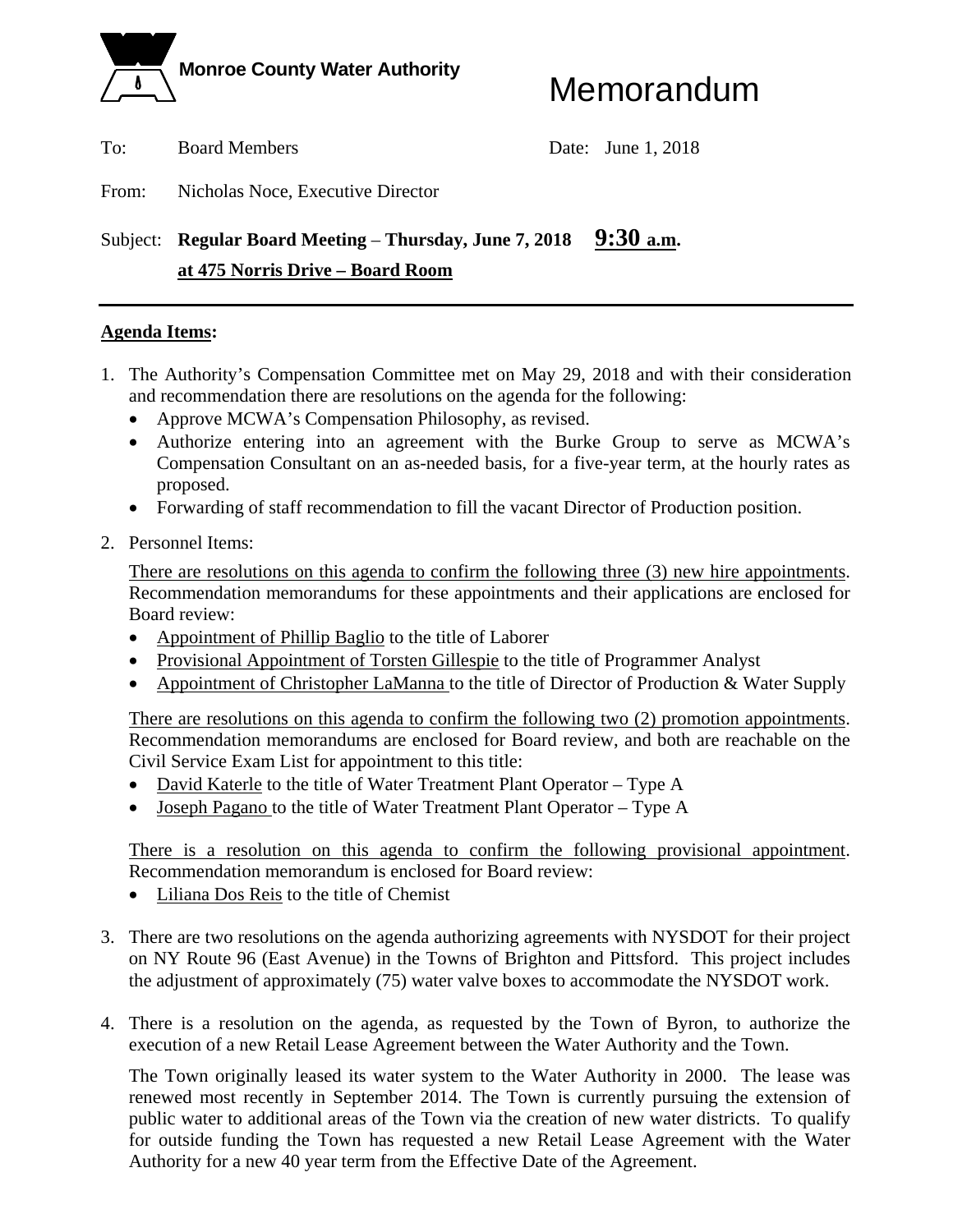5. There are two items on the agenda confirming the poll of the Board conducted in May regarding insurance renewals.

The first item authorized a professional services agreement with Rose & Kiernan, Inc. for placement of general insurance coverage, to serve as broker of record and for provision of risk management services for a period of one year.

The second item authorized Rose & Kiernan, Inc. to place various insurance coverages and to obtain quotes for excess liability layers. Note, also on this agenda is an item to amend that second resolution for purposes of clarity.

6. In 2017 we selected Erdman Anthony as the engineer for the upgrades to the electrical systems servicing the two Low Lift Pump Stations supplying the Shoremont Water Treatment Plant. The first phase study included a detailed evaluation of our existing electric system at the two stations on Edgemere Drive, including substation; switchgear; and emergency generator. Some of this gear is now nearly 60 years old and the electrical systems have been modified and reconfigured multiple times since their original installation.

Based on the study we included funding in the 2018 budget for the design of the recommended infrastructure renewals.

The budget for the design and bidding phases is \$75,000. The proposed amendment will also incorporate the hourly billing rate schedule for Erdmann Anthony construction phase engineering, inspection and commissioning staff for the project's implementation.

7. We received Statements of Qualifications and Proposal from four consultants for professional engineering for the evaluation of the Chlorination & Dechlorination Systems at the Thornell Pump Station. Notice of the RFP/Q's availability was advertised on mcwa.com.

Portions of these systems for were installed over 25 years ago and are beginning to approach the end of their useful life. The frequency of failure has increased and undertaking a study now, such that prudent budgeting for their long-term viability should be undertaken. The study is to include a detailed evaluation of the existing equipment and create a master plan for its maintenance and infrastructure renewal needs.

After review of the qualifications submitted, the selection committee recommends award to Arcadis. The budget for the study phase is \$45,000.

- 8. There is an item on the agenda to authorize a professional services agreement with Relcomm, Inc. for Maintenance and Support for the Mitel VoIP phone system and related consulting services. Please refer to the enclosed recommendation memorandum from Greg Jablonsky.
- 9. There is an item on the agenda to award a contract for the Empire Boulevard Water Main Replacement project in the town of Irondequoit. The project involves the installation of approximately 2,200 lineal feet of 8" ductile iron water main on Empire Boulevard. There were four bids submitted. Our recommendation is to award this work to Villager Construction, Inc. in the bid amount of \$614,230.50. Bid results shown on next page.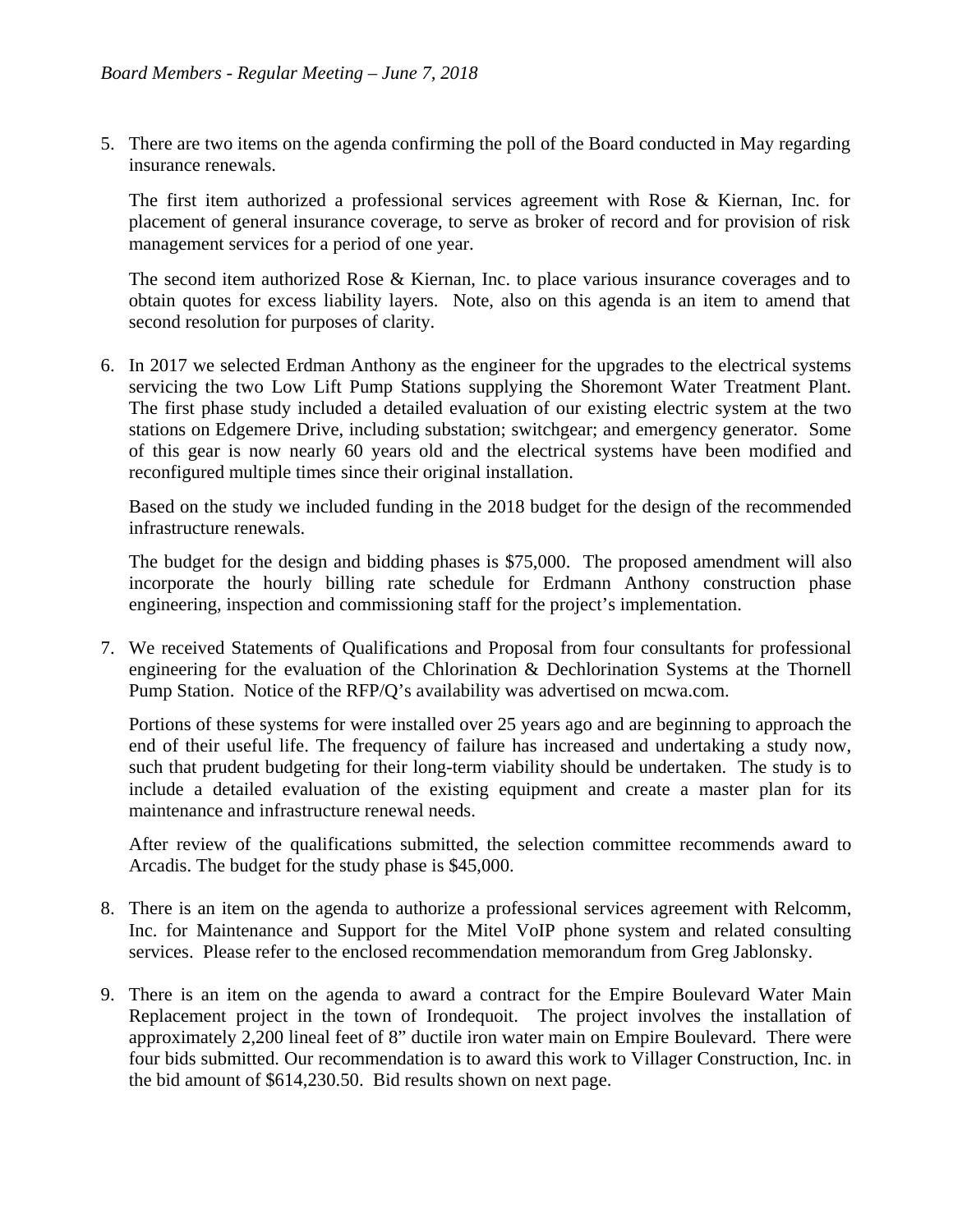

10. There is an item on the agenda to award a contract for the South Avenue Tank Demolition in the Village of Webster. There are currently two water storage tanks on the site. The project involves removing the southerly tank, which is a 500,000 gallon, 138' tall elevated water storage tank. There were 4 bids submitted. Our recommendation is to award this project to the low responsive, responsible bidder, Regional Environmental Demolition, Inc. in the bid amount of \$142,222. Regional Environmental Demolition meets the required past work experience.

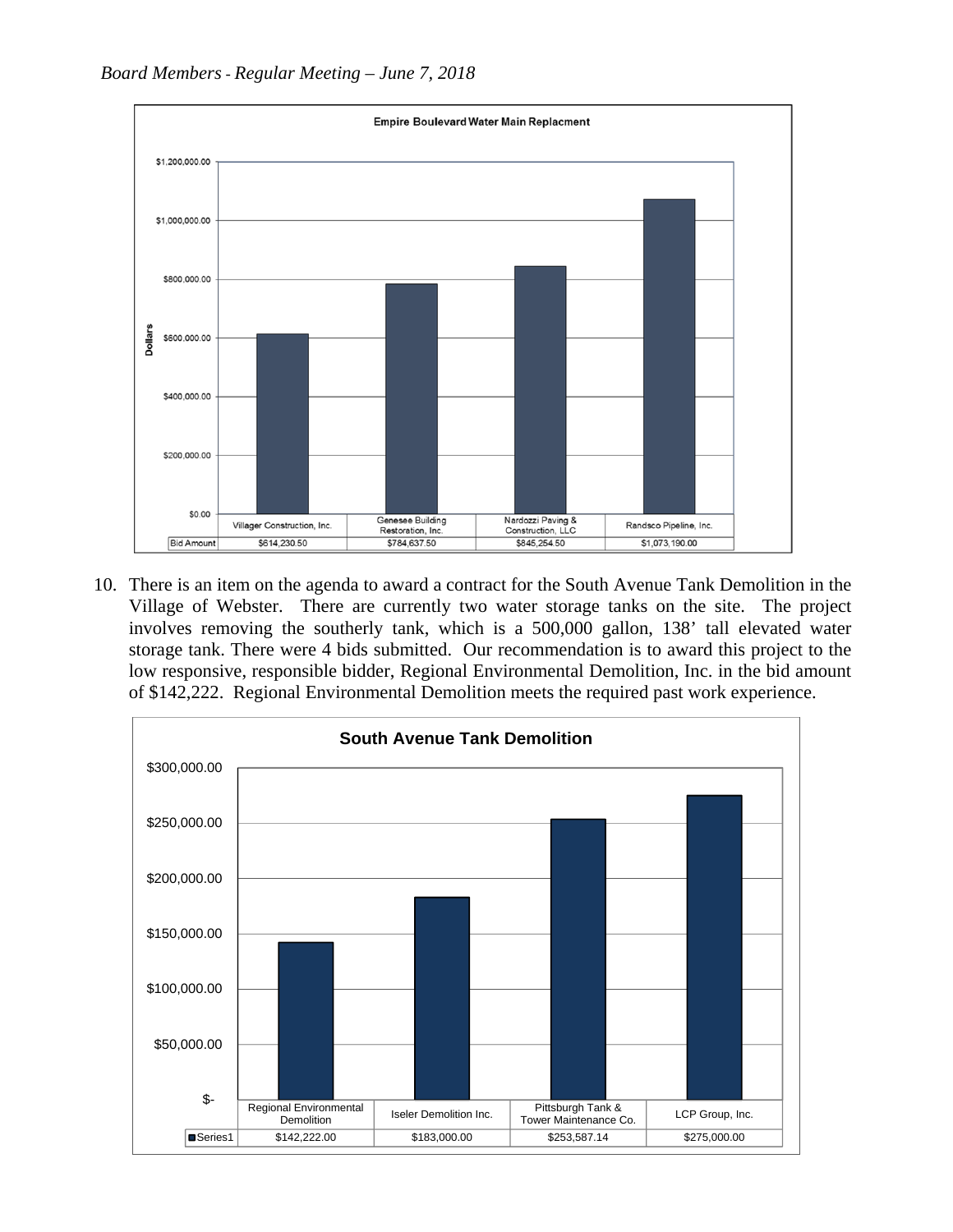11. There is an item on the agenda to authorize the purchase of Cationic Polymer. This chemical is used to treat the water at the Shoremont and Webster Treatment Plants. Bid specifications were sent to five chemical suppliers but only two submitted bids. The low bid was from EnviroSolve Inc. for \$0.3825 per pound or \$76,500 for 100 tons. The chemical price increased by 11% over the previous year despite EnviroSolve's bid being 18% lower than our current supplier's bid.

The submitted brand of Cationic Polymer is different than our previous brand, but field testing at our Shoremont Plant demonstrated that it is equally effective.

The contract term is for a one-year duration with the option to extend in one-year increments for up to four additional years if mutually agreeable and per the bid terms and conditions, with a price escalation of no more than 3% per year of extension.



- 12. There is an item on the agenda to authorize utilizing Monroe County Contract Concrete Mixes Delivered – Contract No. 0416-18, for the purchase of Delivered Concrete, for an estimated amount of \$40,000 through the current contract period ending February 28, 2019.
- 13. There is an item on the agenda to authorize the purchase and installation of Desktop Workstations from Sedgwick Interiors under NYS OGS Contract #PC66271, for the Information Technology (IT) workspace expansion at the East Side Operation Center (ESOC). Please see enclosed for Board review the recommendation memorandum from Greg Jablonsky.
- 14. There is an item on the agenda to approve the standardization for the purchase of Aervoe Marking Paint. The enclosed memorandum from Ray Benshoff details the justification for the Standardization on Aervoe Marking Paint.
- 15. The Authority's standard procurement compliance resolution.

#### *AUDIT COMMITTEE REPORTING*

- 16. The Authority's Audit Committee met on May 31, 2018, and with their recommendation there are resolutions for the following items; information on these items is enclosed for full Board review:
	- Accept the Independent Auditor's Report on the financial statements for the Deferred Compensation Plan for the Employees of the Monroe County Water Authority for year ending December 31, 2017.
	- Approve the Accounting Policies and Procedures Manual, as revised and presented.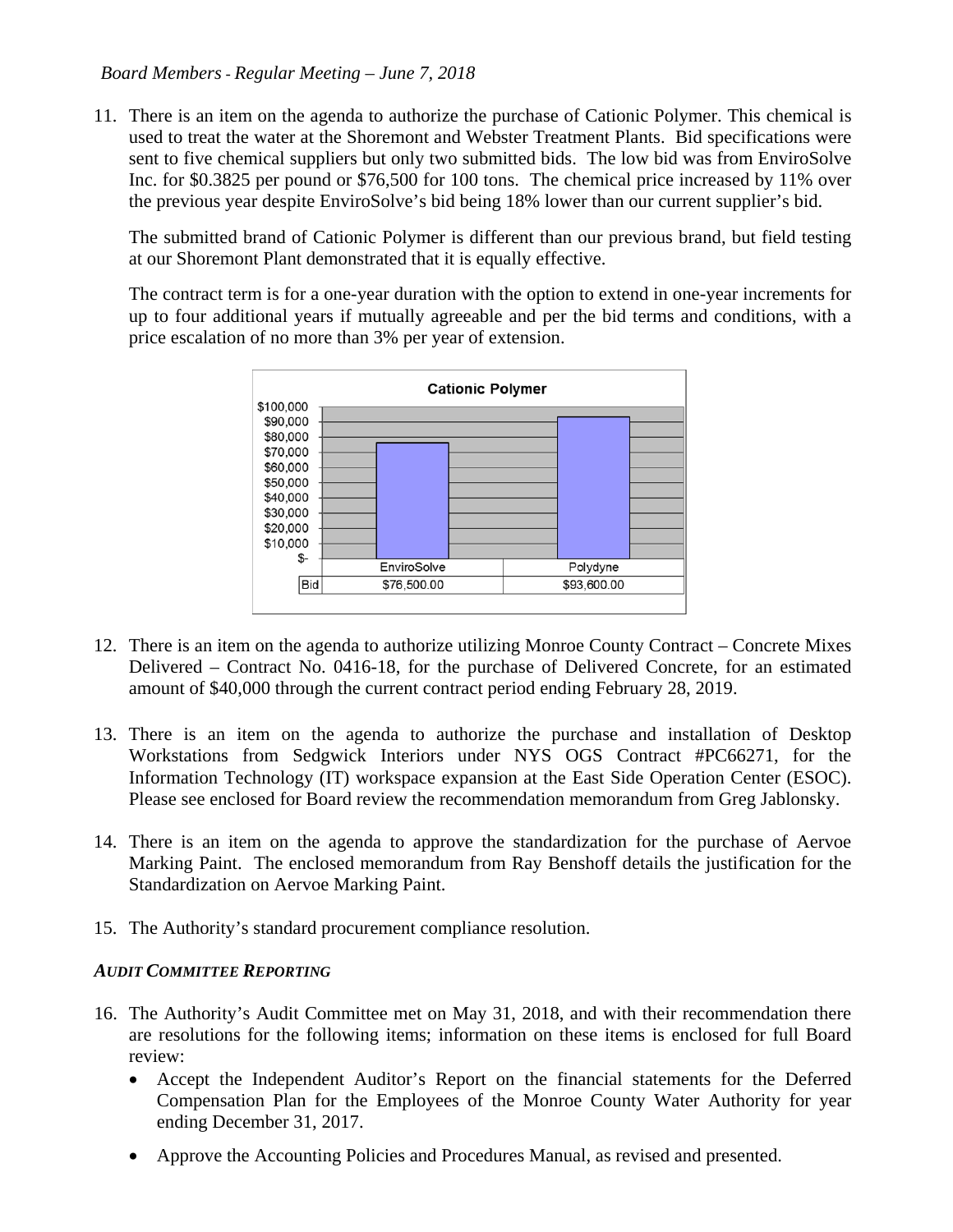- 17. There is an item on the agenda for the Authority's membership renewal with the Greater Rochester Enterprise (GRE) at the annual rate of \$10,000; see attached letter from GRE for Board review.
- 18. There is a resolution on the agenda updating the Standard Work Day and Reporting in compliance with requirements by the NYS Office of State Comptroller, applicable to Authority Board Members who participate in the NYS Retirement System.

*There may be additional items placed on the agenda not finalized for this mailing.* 

*There may be items presented for discussion and/or notification.* 

Enclosures cc: Department Heads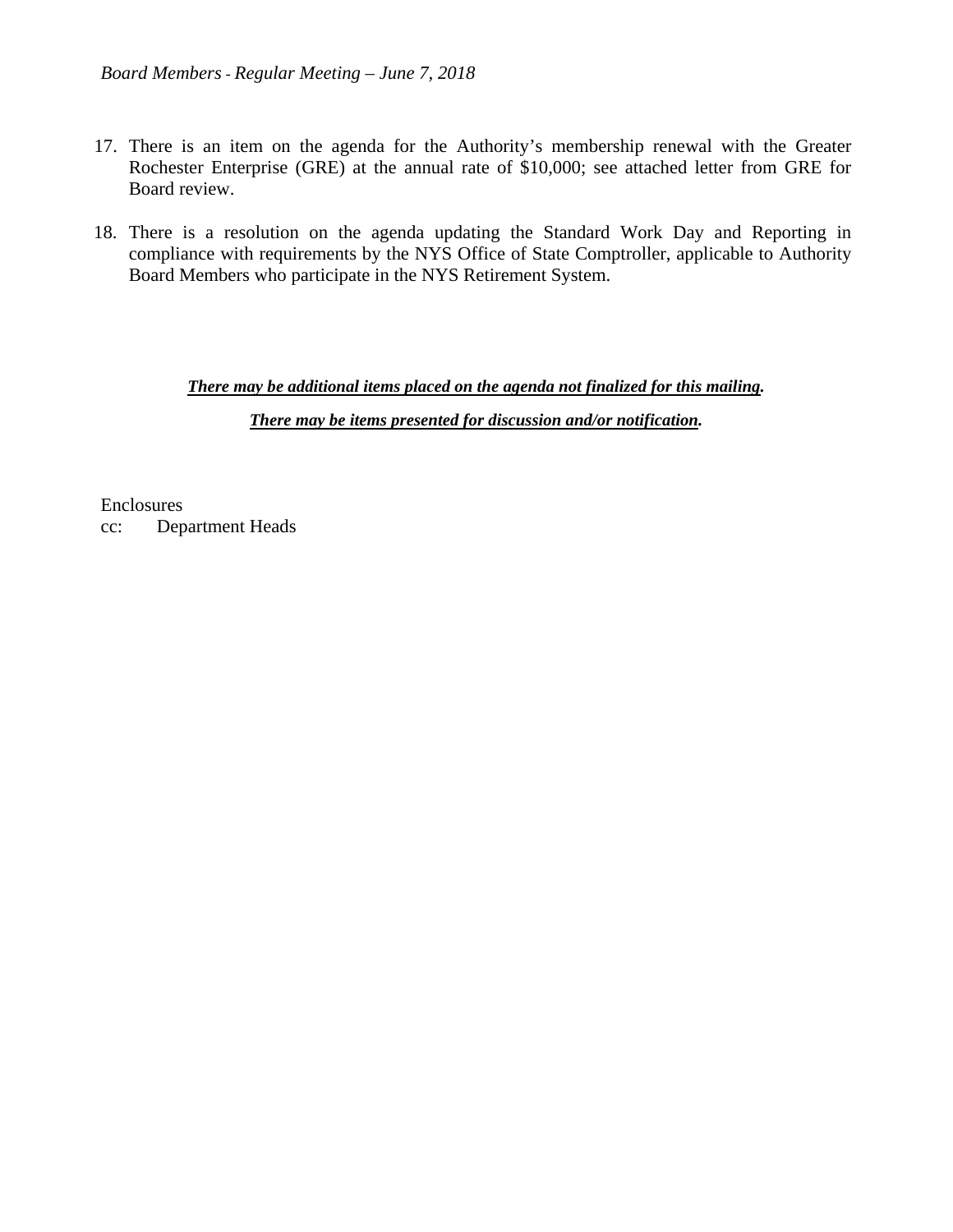

Monroe County Water Authority

## Memorandum

| To:      | Nicholas Noce, Executive Director                                                          | Date:   | May 25, 2018 |
|----------|--------------------------------------------------------------------------------------------|---------|--------------|
| From:    | Nicholas Noce, Executive Director<br>Gregory Jablonsky, Director of Information Technology | File:   |              |
| Subject: | Recommendation for Maintenance and Support for<br>Mitel VoIP phone system                  | Copies: |              |

In April, the Water Authority solicited a Request for Qualifications and Proposals (RFQ/P) from three local firms to provide Maintenance and Support for the Mitel VoIP phone system. The RFQ/P was broken down into two categories: Maintenance and Support, and consulting services related to system configuration, software installation, and environment debugging. One firm, RelComm, Inc. responded to the RFQ/P.

The annual fee for Maintenance and Support for the Mitel VoIP phone system, would be an estimated \$13,500 annually.

In addition, we would like approval for the option of an additional 40 hours of consulting service, for other special projects and unforeseen issues that may arise, at an hourly rate of \$95 for an annual total cost of \$3,800.

Based on the Evaluation Committee's review of the proposal, we are recommending to the Board that RelComm, Inc. be awarded a five-year contract for an annual estimated amount of \$17,300 for Maintenance and Support for the Mitel VoIP phone system and related consulting services.

This agreement provides for termination options available to either party.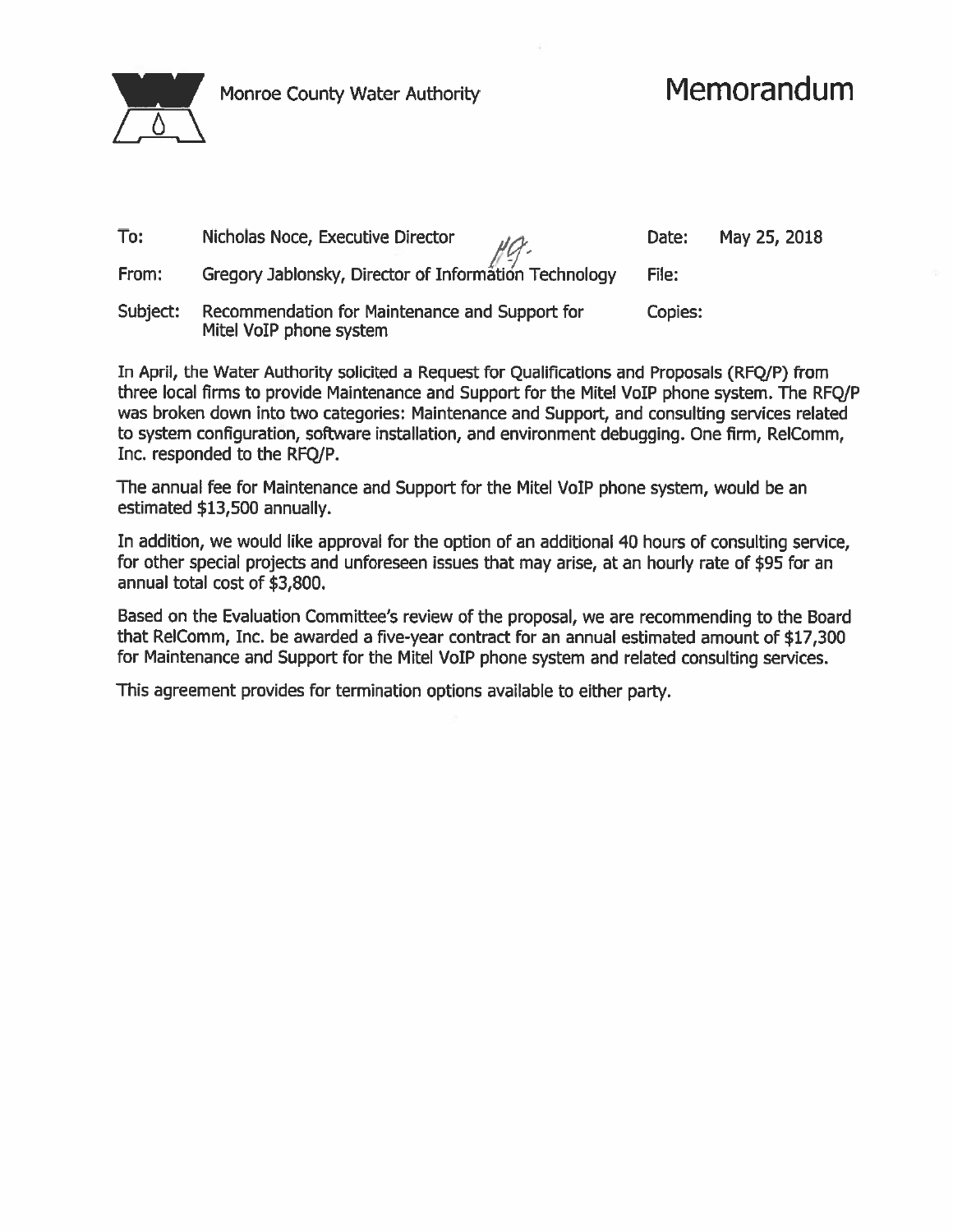

## Memorandum

| To:      | Nicholas Noce, Executive Director<br>Nicholas Noce, Executive Director<br>Gregory Jablonsky, Director of Information Technology | Date:   | May 31, 2018 |
|----------|---------------------------------------------------------------------------------------------------------------------------------|---------|--------------|
| From:    |                                                                                                                                 | File:   |              |
| Subject: | Recommendation for purchase & installation of<br>desktop workstations.                                                          | Copies: |              |

The IT Department is expanding into another area of the Norris facility. The expansion is needed due to the lack of work space for incoming employees and the limited storage space for technical equipment.

The company Sedgwick Business Interiors provided an evaluation of the area and, based upon the IT Department's requirements, came up with a layout that will suit their needs.

The IT Department is requesting authorization to purchase the office furniture from Sedgwick Business Interiors under the NYS OGS contract#PC66271, at an estimated \$16,000.

These item will be purchased from the 2018 expense budget.